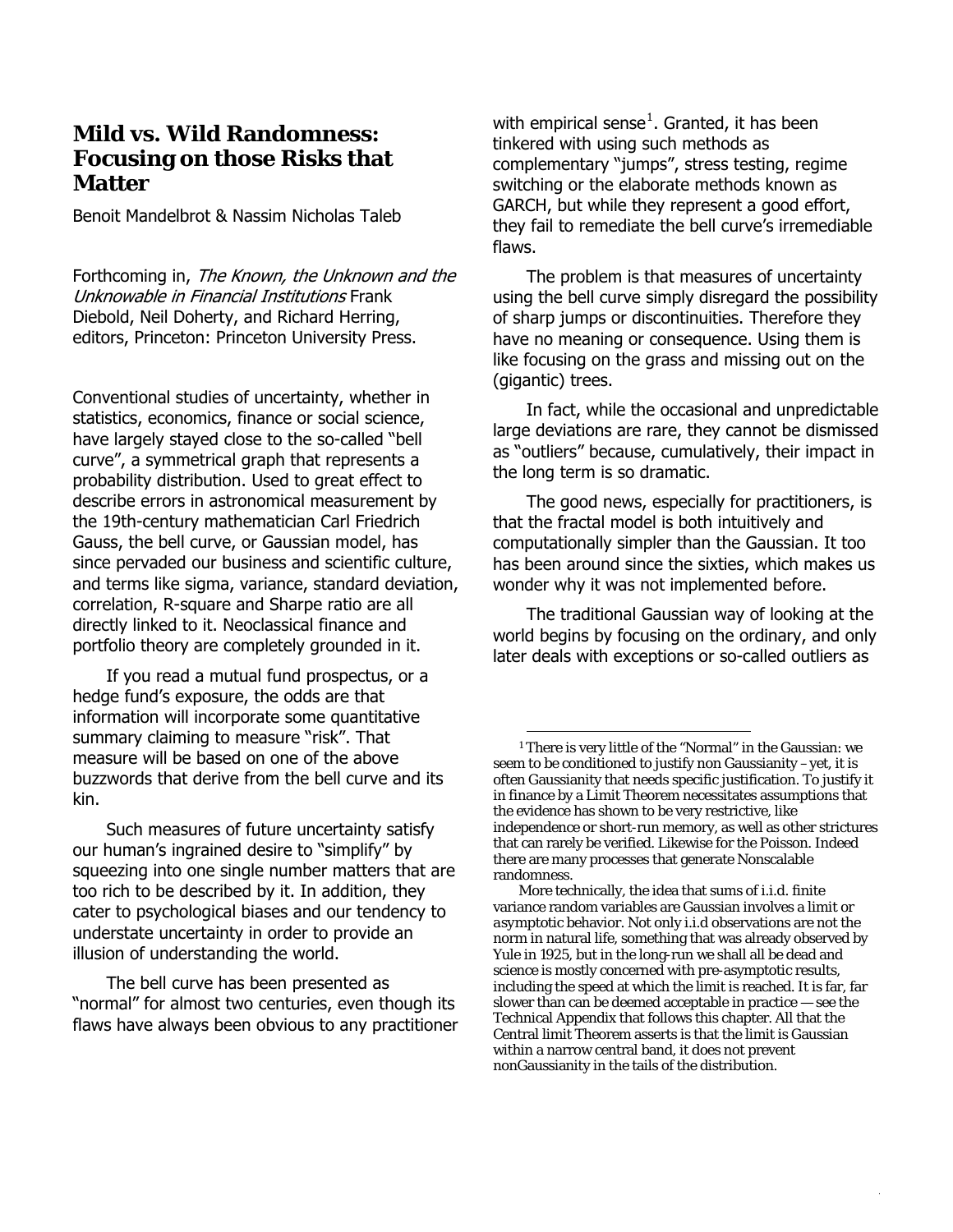ancillaries<sup>[2](#page-1-0)</sup>. But there is also a second way, which takes the so-called exceptional as a starting point and deals with the ordinary in a subordinate manner – simply because that "ordinary" is less consequential.

These two models correspond to two mutually exclusive types of randomness: mild or Gaussian on the one hand, and wild, fractal or "scalable power laws" on the other. Measurements that exhibit mild randomness are suitable for treatment by the bell curve or Gaussian models, whereas those that are susceptible to wild randomness can only be expressed accurately using a fractal scale.

Let us first turn to an illustration of mild randomness. Assume that you round up 1,000 people at random among the general population and bring them into a stadium. Then, add the heaviest person you can think of to that sample. Even assuming he weighs 300kg, more than three times the average, he will rarely represent more than a very small fraction of the entire population (say, 0.3 per cent). Similarly, in the car insurance business, no single accident will put a dent on a company's annual income. These two examples both relate to the "Law of Large Numbers", which implies that the average of a random sample is likely to be close to the mean of the whole population. The entire sample theory is based on the idea.

In a population that follows a mild type of randomness, one single observation, such as a very heavy person, may seem impressive by itself but will not disproportionately impact the aggregate or total. A randomness that disappears

 $\overline{a}$ 

under averaging is trivial and harmless. You can diversify it away by having a large sample.

There are specific measurements where the bell curve approach works very well, such as weight, height, calories consumed, death by heart attacks or performance of a gambler at a casino. An individual that is a few million miles tall is not biologically possible, but with a different sort of variable, an exception of equivalent scale cannot be ruled out with a different sort of variable, as we will see next.

#### **WILD RANDOMNESS**

-

What is wild randomness<sup>[3](#page-1-1)</sup>? Simply put, it is an environment in which a single observation or a particular number can impact the total in a disproportionate way. The bell curve has "thin tails" in the sense that large events are considered possible but far too rare to be consequential. But many fundamental quantities follow distributions that have "fat tails" – namely, a higher probability of extreme values that can have a significant impact on the total.

One can safely disregard the odds of running into someone several miles tall, or someone who weighs several million kilogrammes, but similar excessive observations can never be ruled out in other areas of life.

Having already considered the weight of 1,000 people assembled for the previous experiment, let us instead consider their wealths. Add to the crowd of 1,000 the wealthiest person to be found on the planet – Bill Gates, the founder of Microsoft. Assuming that his net worth is close to \$80bn, how much would he represent of the total wealth? 99.9 per cent? Indeed, all the others would represent no more than the variation of his personal portfolio over the past few seconds. For someone's weight to represent such a share, he would need to weigh 30m kg.

<span id="page-1-1"></span><span id="page-1-0"></span><sup>2</sup> A key feature of the Pareto-Lévy-Mandelbrot fractal model is the presence of "jumps." Since then, in order to capture the outliers and conserve the results of neoclassical finance, Merton (1976) has "grafted" simplified jumps onto the Gaussian. This graft is used heavily in modern finance One principal flaw is that data generated from any given probability distribution seen ex post can be immediately interpreted as a Poisson. Literally, anything. See Mandelbrot (2001) for the discussion on overfitting, and *ad hoc*  superpositions. Another way to see the unfitness of the Poisson is by testing it out of sample –it fits past data rather well, but does not carry forward.

<sup>3</sup> Technically, many levels of wildness are distinguished in Mandelbrot (1997), ranging from the purely mild to the totally wild. Here wild randomness means scalable, or, more exactly, absence of a known characteristic scale, about which later.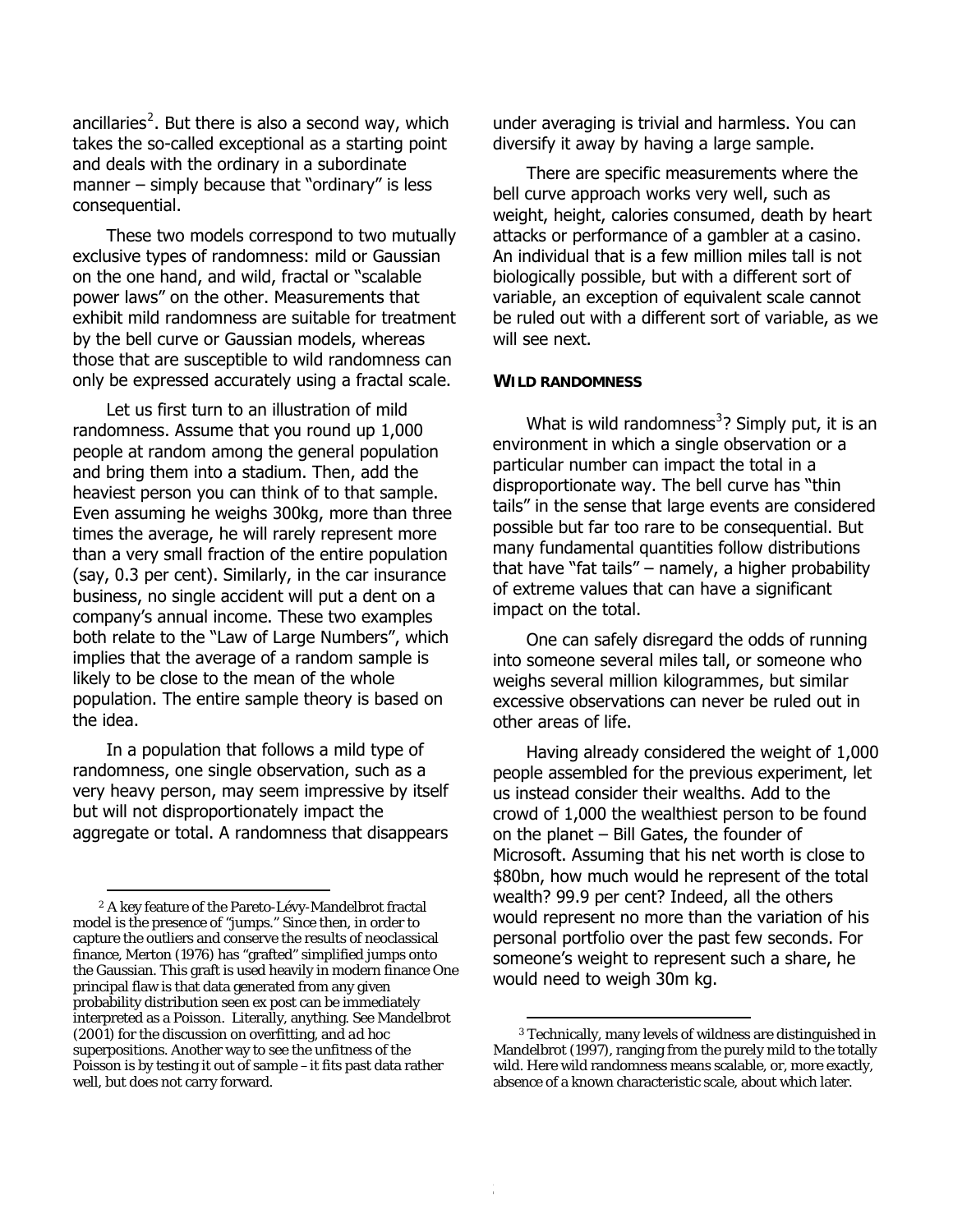Try it again with, say, book sales. Line up a collection of 1,000 authors. Then, add the most read person alive, JK Rowling, the author of the Harry Potter series. With sales of several hundred million books, she would dwarf the remaining 1, 000 authors who would collectively have only a few hundred thousand readers.

So, while weight, height and calorie consumption are Gaussian, wealth is not. Nor are income, market returns, size of hedge funds, returns in the financial markets, number of deaths in wars or casualties in terrorist attacks. Almost all man-made variables are wild. Furthermore, physical science continues to discover more and more examples of wild uncertainty, such as the intensity of earthquakes, hurricanes or tsunamis.

Economic life displays numerous examples of wild uncertainty. For example, during the 1920s, the German currency moved from three to a dollar to 4 trillion to the dollar in a few years. And veteran currency traders still remember when, as late as the 1990s, short- term interest rates jumped by several thousand per cent.

We live in a world of extreme concentration where the winner takes all. Consider, for example, how Google grabs much of internet traffic, how Microsoft represents the bulk of PC software sales, how 1 per cent of the US population earns close to 90 times the bottom 20 per cent or how half the capitalization of the market (at least 10,000 listed companies) is concentrated in less than 100 corporations.

Taken together, these facts should be enough to demonstrate that it is the so-called "outlier" and not the regular that we need to model. For instance, a very small number of days accounts for the bulk of the stock market changes: just ten trading days represent 63 per cent of the returns of the past 50 years.

<span id="page-2-0"></span>Let us now return to the Gaussian for a closer look at its tails. The "sigma" is defined as a "standard" deviation away from the average, which could be around 0.7 to 1 per cent in a stock market or 8 to 10 cm for height. The probabilities of exceeding multiples of sigma are obtained by a

complex mathematical formula. Using this formula, one finds the following values:

Probability of exceeding: 0 sigmas: 1 in 2 times 1 sigmas: 1 in 6.3 times 2 sigmas: 1 in 44 times 3 sigmas: 1 in 740 times 4 sigmas: 1 in 32,000 times 5 sigmas: 1 in 3,500,000 times 6 sigmas: 1 in 1,000,000,000 times 7 sigmas: 1 in 780,000,000,000 times 8 sigmas: 1 in 1,600,000,000,000,000 times 9 sigmas: 1 in 8,900,000,000,000,000,000 times 10 sigmas: 1 in 130,000,000,000,000,000,000, 000 times and, skipping a bit: 20 sigmas: 1 in 36,000,000,000,000,000,000,000,000,000,000,000 ,000,000,000,000,000,000,000,000,000,000,000,0 00,000,000,000,000,000, 000 times

Soon, after about 22 sigmas, one hits a "googol", which is 1 with 100 zeroes behind it.

With measurements such as height and weight, this probability seems reasonable, as it would require a deviation from the average of more than 2m. The same cannot be said of variables such as financial markets. For example, a level described as a 22 sigma has been exceeded with the stock market crashes of 1987 and the European interest rate moves of 1992, not counting the routine devaluations in emerging market currencies.

The key here is to note how the frequencies in the preceding list drop very rapidly, in an accelerating way. The ratio is not invariant with respect to scale.

Let us now look more closely at a fractal, or scalable<sup>[4](#page-2-0)</sup>, distribution using the example of wealth.

j

<sup>4</sup> Technically for us a fractal distribution defined as follows:  $P_{\geq x} = K x^{\alpha}$  where  $P_{\geq x}$  is the probability of exceeding a variable *x* and  $\alpha$  is the asymptotic power law exponent for *x* large enough. This distribution is said to be scale free, in the sense that it does not have a characteristic scale: For *x* "large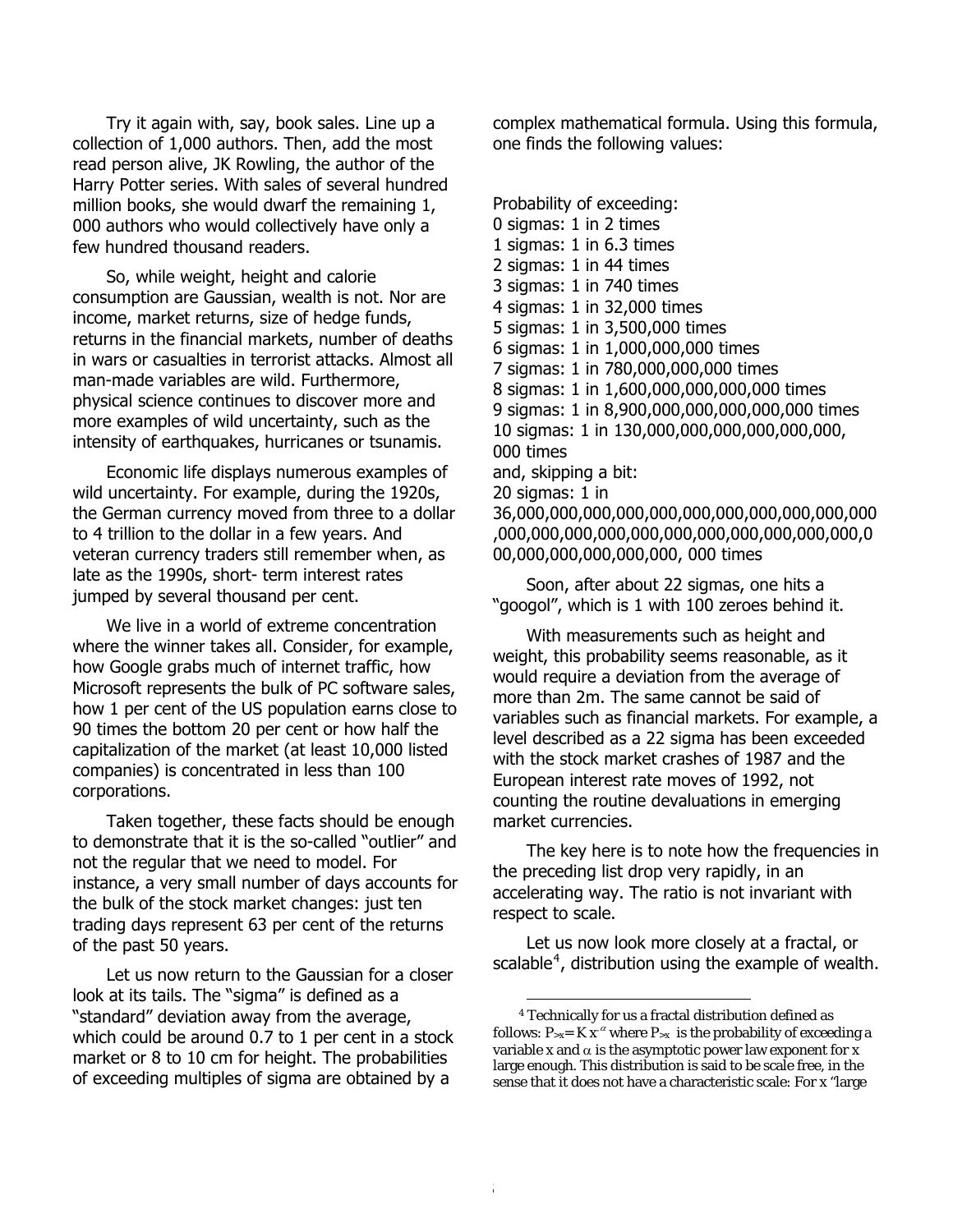We find that the odds of encountering a millionaire in Europe are as follows:

Richer than 1 million: 1 in 62.5 Richer than 2 million: 1 in 250 Richer than 4 million: 1 in 1,000 Richer than 8 million: 1 in 4,000 Richer than 16 million: 1 in 16,000 Richer than 32 million: 1 in 64,000 Richer than 320 million: 1 in 6,400,000

This is simply a fractal law with a "tail exponent", or "alpha", of 2, which means that when the number is doubled, the incidence goes down by the square of that number  $-$  in this case four. If you look at the ratio of the moves, you will notice that this ratio is invariant with respect to scale. If the "alpha" were one, the incidence would decline by half when the number is doubled. This would produce a "flatter" distribution (fatter tails), whereby a greater contribution to the total comes from the low probability events.

Richer than 1 million: 1 in 62.5 Richer than 2 million: 1 in 125 Richer than 4 million: 1 in 250 Richer than 8 million: 1 in 500 Richer than 16 million: 1 in  $1,000^5$  $1,000^5$ 

j

enough," the relative deviation of  $(P > x)/(P > nx)$  does not depend on *x*, only on *n.* Other distributions are non-scalable. For example, in the density  $p(x) = \exp[-a x]$ , with tails falling off exponentially, the scale will be 1/*a*. For the Gaussian, the scale is the standard deviation.

The effect that is not negligible is that finite moments exist only up to the exponent  $\alpha$ . Indeed, in order for the function  $x^n x^{\alpha-1}$  to have a finite integral from 1 (say) to infinity, one must have *n–*α<0, that is, *n<*α*.* This does not allow the Taylor expansions required for Modern Portfolio Theory as, for scalable, higher terms are explosive. If  $\alpha=3$ , as we tend to observe in stocks, the third and higher moments are infinite. 5 There is a problem of "how large" is "large". This

<span id="page-3-0"></span>scalability might stop somewhere –but we do not know where, so we might consider it infinite. The two statements, "very large but I don't know exactly how large" and "infinitely large" look different but are epistemologically substitutable (Taleb 2007b). There might be a point at which the distributions flip.

We have used the example of wealth here, but the same "fractal" scale can be used for stock market returns and many other variables –at least as a vague lower bound. In other words, this method provides an alternative qualitative method to the Gaussian.

Indeed, this fractal approach can prove to be an extremely robust method to identify a portfolio's vulnerability to severe risks. Traditional "stress testing" is usually done by selecting an arbitrary number of "worst-case scenarios" from past data. It assumes that whenever one has seen in the past a large move of, say, 10 per cent, one can conclude that a fluctuation of this magnitude would be the worst one can expect for the future. This method forgets that crashes happen without antecedents. Before the crash of 1987, stress testing would not have allowed for a 22 per cent move. Using a fractal method, it is easy to extrapolate multiple projected scenarios. If your worst-case scenario from the past data was, say, a move of –5 per cent and, if you assume that it happens once every two years, then, with an "alpha" of two, you can consider that a  $-10$  per cent move happens every eight years and add such a possibility to your simulation.

Using this model,  $a - 15$  per cent move would happen every 16 years, and so forth. This will give you a much clearer idea of your risks by expressing them as a series of possibilities. You can also change the alpha to generate additional scenarios – lowering it means increasing the probabilities of large deviations and increasing it means reducing the probabilities. What would such a method reveal? It would certainly do what "sigma" and its siblings cannot do, which is to show how some portfolios are more robust than others to an entire spectrum of extreme risks. It can also show how some portfolios can benefit inordinately from wild uncertainty.

j

This will show once we look at them graphically in the appendix.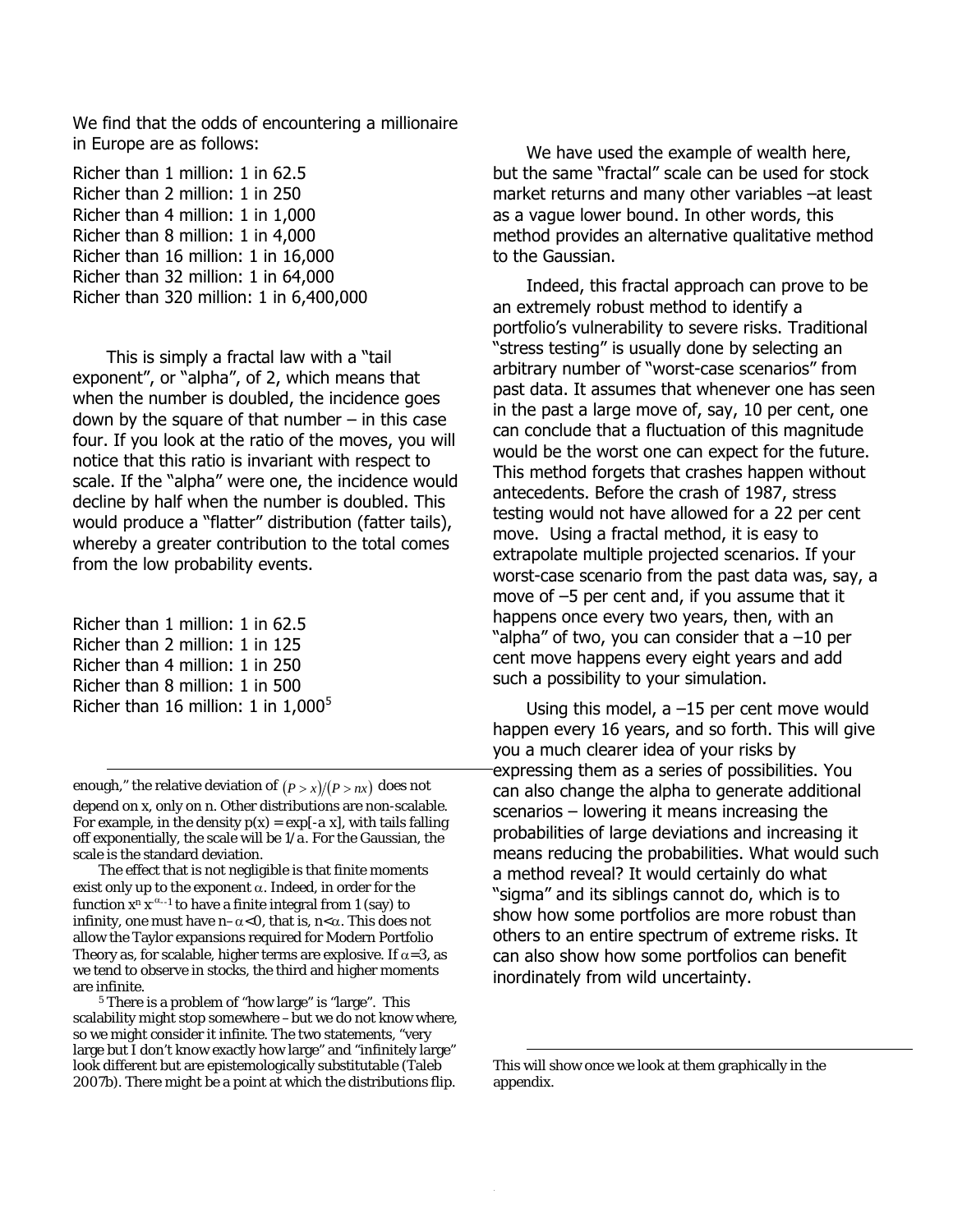Despite the shortcomings of the bell curve, reliance on it is accelerating, and widening the gap between reality and standard tools of measurement. The consensus seems to be that any number is better than no number  $-$  even if it is wrong. Finance academia is too entrenched in the mild, Gaussian, paradigm to stop calling it "an acceptable approximation".

Let us repeat: the Gaussian (or Poisson) are no approximation. Any attempts to refine the tools of modern portfolio theory by relaxing the bell curve assumptions, or by "fudging" and adding the occasional "jumps" will not be sufficient. We live in a world primarily driven by random jumps and tools designed for random walks address the wrong problem. It would be like tinkering with models of gases in an attempt to characterise them as solids and call them "a good approximation".

While scalable laws do not yet yield precise recipes, they have become an alternative way to view the world, and a methodology where large deviation and stressful events dominate the analysis instead of the other way around.

We do not know of a more robust manner for decision-making in an uncertain world.

### TABLE: THE GAUSSIAN AND FRACTAL MODELS: OBSERVATIONS AND **CONSEQUENCES**

1 By itself, no single number can characterize uncertainty and risk but, as we have seen, we can still have a handle on it so long as we can have a table, a chart and an open mind.

<span id="page-4-1"></span><span id="page-4-0"></span>2 In the Gaussian world, standard tables show that 67 per cent of the observations fall between – 1 and +1 sigma. Outside of Gaussianity, sigma loses much or all of its significance. With a scalable distribution, you may have 80 percent, 90 per cent, even 99.99 per cent of observations falling between  $-1$  and  $+1$  sigmas. In fractals, the

standard deviation is never a "typical" value and may even be infinite<sup>[6](#page-4-0)</sup>!

3 When assessing the effectiveness of a given financial, economic or social strategy, the observation window needs to be large enough to include substantial deviations, so one must base strategies on a long time frame. In some situations you will never see the properties.

4 You are far less diversified than you assume. Because the market returns in the very long run will be dominated by a small number of investments, you need to mitigate the risk of missing these by investing as broadly as possible. Very broad passive indexing is far more effective than active selection.

5 Projections of deficits, performance and interest rates are marred with extraordinarily large errors. In many budget calculations, US interest rates were projected to be 5 per cent for 2001 (not 1 per cent); oil prices were projected to be close to \$22 a barrel for 2006 (not \$62). Like prices, forecast errors follow a fractal distribution.

6 Option pricing models, such as Black-Scholes-Merton, are strongly grounded in the bell curve in their representation of risk. The Black-Scholes-Merton equation bases itself on the possibility of eliminating an option's risk through continuous dynamic hedging, a procedure incompatible with fractal discontinuities<sup>[7](#page-4-1)</sup>.

7 Some classes of investments with explosive upside, such as venture capital, need to be favored over those that do not have such potential. Technology investments get bad press; priced appropriately (in the initial stages) they can

 $\overline{a}$ 

<sup>&</sup>lt;sup>6</sup> Even in "finite variance" cases where  $\alpha > 2$ , we just can no longer rely on variance as a sufficient measure of dispersion. See the Technical Appendix and also Cont (2005) for an illustration of how a cubic exponent mimics stochastic volatility and can be easily mistaken for it.

<sup>&</sup>lt;sup>7</sup> Taleb (2007a) shows how Ito's lemma no longer applies and how we can no longer perform the operation of dynamic hedging to compress the risks.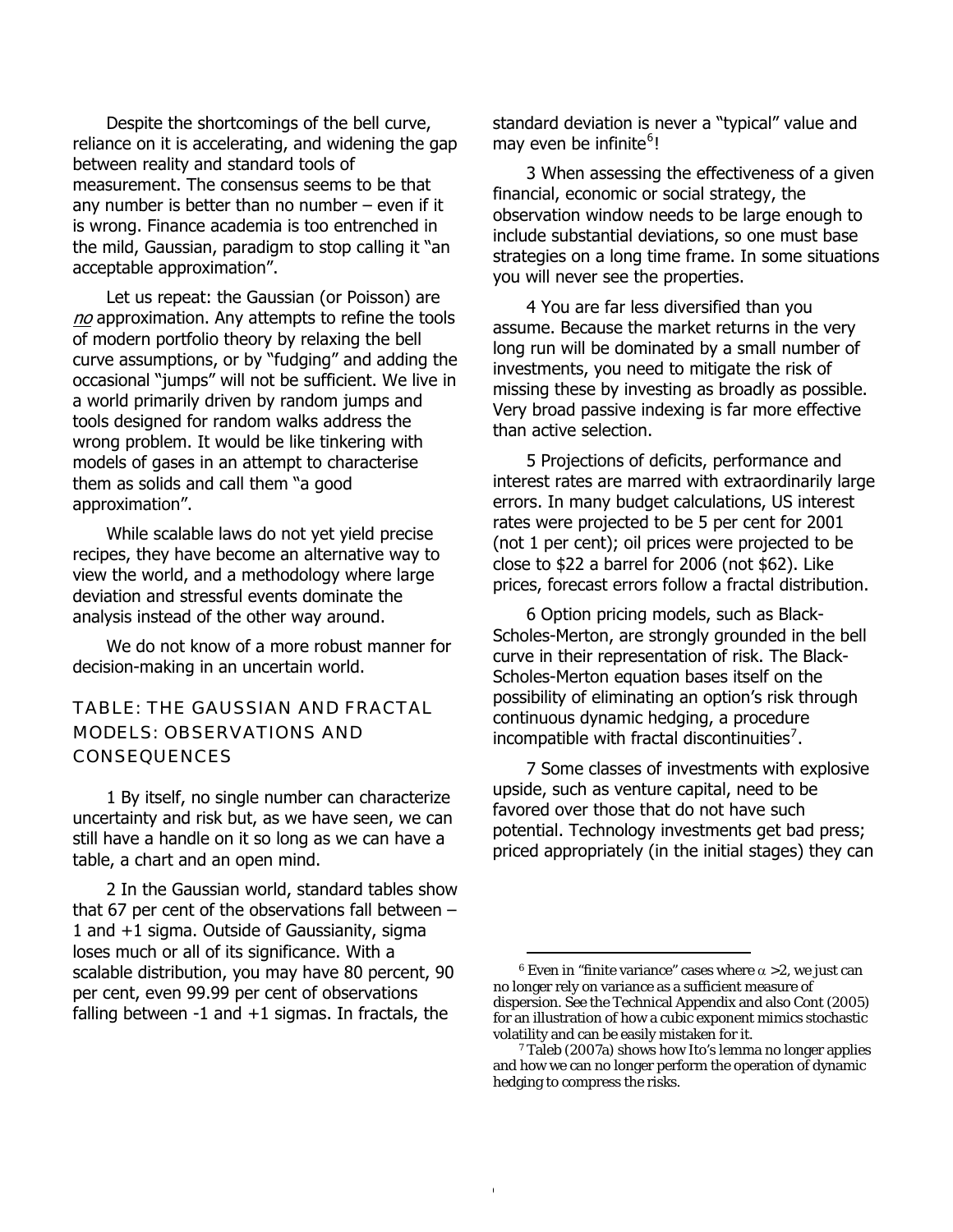deliver huge potential profits, thanks to the small, but significant, possibility of a massive windfall $^8$  $^8$ .

8 Large moves beget large moves; markets keep in memory the volatility of past deviations. A subtle concept, fractal memory provides an intrinsic way of modelling both the clustering of large events and the phenomenon of regime switching, which refers to phases when markets move from low to high volatility<sup>[9](#page-5-1)</sup>.

# TABLE: COMPARISON BETWEEN SCALABLE AND NONSCALABLE RANDOMNESS

| Non scalable                                                     | Scalable                                                                              |
|------------------------------------------------------------------|---------------------------------------------------------------------------------------|
| The most typical<br>member is mediocre                           | The most 'typical" is<br>either giant or dwarf,<br>i.e. there is no typical<br>member |
| Winners get a small<br>segment of the total pie                  | Winner-take-almost-all<br>effects                                                     |
| Example: Audience of<br>an opera singer before<br>the gramophone | Today's audience for<br>an artist                                                     |
| More likely to be found<br>in our ancestral<br>environment       | More likely to be found<br>in our modern<br>environment                               |
| Subjected to gravity                                             | There are no physical<br>constraints on what a<br>number can be                       |
| Corresponds (generally)<br>to physical quantities,               | Corresponds to<br>numbers, say wealth                                                 |

<span id="page-5-0"></span><sup>8</sup> The exact opposite applies to business we call "concave" to the large deviation, such as banking, catastrophe insurance, or hedge-fund arbitrage of the type practiced by Long Term Capital Management. 9 This power-law decaying volatility differs markedly from

j

| i.e. height                                                            |                                                                        |
|------------------------------------------------------------------------|------------------------------------------------------------------------|
| Total is not determined<br>by a single instance or<br>observation.     | Total will be<br>determined by a small<br>number of extreme<br>events. |
| When you observe for a<br>while you can get to<br>know what's going on | It takes a long time to<br>know what's going on                        |
| Tyranny of the<br>collective                                           | Tyranny of the<br>accidental                                           |
| Easy to predict from<br>what you see to what<br>you do not see         | Hard to predict from<br>past information                               |
| History crawls                                                         | History makes jumps                                                    |

### TECHNICAL APPENDIX LARGE BUT FINITE SAMPLES AND PREASYMPTOTICS

Ever since 1963, when power law densities first entered finance through the Pareto-Lévy-Mandelbrot model, the practical limitations of the limit theorems of probability theory have raised important issues. Let the tail follow the power-law distribution defined as follows:  $P_{\geq x} = K x^{\alpha}$  where  $P_{\rm{ex}}$  is the probability of exceeding a variable x and  $\alpha$  is the asymptotic power law exponent for x large enough. If so, a first partial result is that the largest of  $n$  such variables is given by an expression ("Fréchet law")that does not depend on  $\alpha$ . This maximum is well-known to behave like  $n^{1/\alpha}$ . A second partial result is that the sum of  $n$ variables is given by an expression that  $-$  to the contrary — does depend on the sign of  $\alpha$ -2.

If  $a > 2$ , the variance is finite — as one used to assume without thinking. But what does the central limit theorem really tell us? Assuming EX=0, it includes the following classical result: EX is finite and there exists near EX a central bell region in which the sum is increasingly close to a Gaussian whose standard deviation behaves asymptotically like  $n^{1/2}$ . Subtracting nEX from the sum and combining the two partial results, one

<span id="page-5-1"></span>the exponentially declining memory offered by ARCH methods.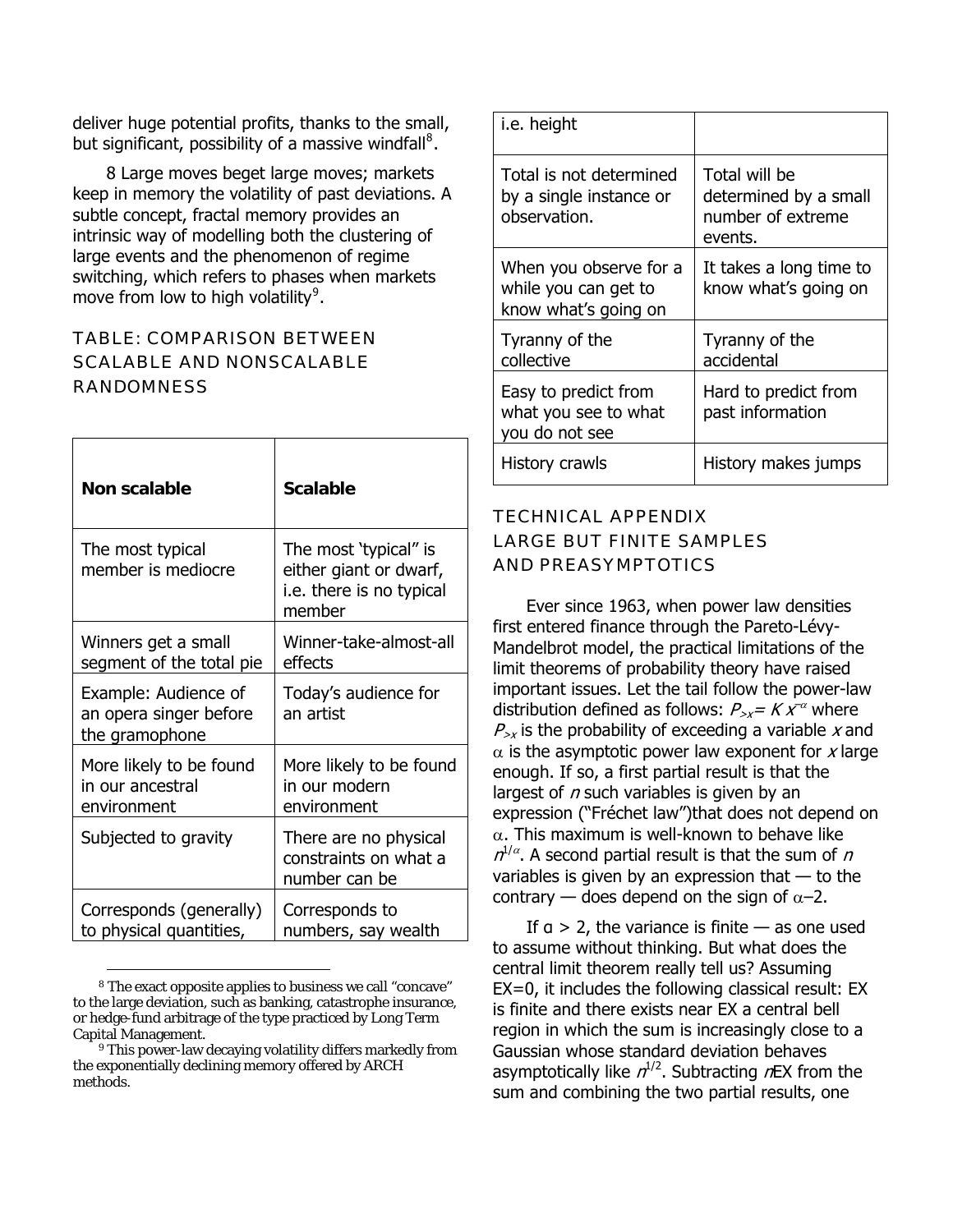finds that the relative contribution of the largest addend behaves like  $n^{1/\alpha-\frac{1}{2}}$ . In the example of  $\alpha$ =3, this becomes  $\bar{\eta}^{1/6}$ . Again asymptotically for  $n\rightarrow\infty$ , this ratio tends to 0 — as expected — but the convergence is exquisitely slow. For comparison, examine for EX≠0 the analogous very familiar ratio of the deviation from the mean — to the sum if the former behaves like the standard deviation times  $n^{1/2}$ . The latter — assuming EX≠0 - behaves like nEX. Therefore these two factors' ratio behaves like  $n^{-1/2}$ . To divide it by 10, one must multiply  $n$  by 100, which is often regarded as uncomfortably large. Now back to  $n^{-1/6}$ : to divide it by 10, one must multiply  $n$  by 1,000,000. In empirical studies, this factor is hardly ever worth thinking about.

Now consider the  $-$  widely feared  $-$  case  $\alpha$ <2 for which the variance is infinite. The maximum's behavior is still  $n^{1/\alpha}$ , but the  $$ subtracting nEX —sum's behavior changes from  $n^{1/2}$  to the "anomalous" $n^{1/\alpha}$ . Therefore, the relative contribution of the largest addend is of the order  $n^{1/\alpha-1/\alpha}$ = $n^0$ . Adding all the bells and whistles, one finds that the largest addend remains a significant proportion of the sum, even as  $n$  tends to infinity.

Conclusion: In the asymptotic regime tackled by the theory,  $n^0$  altogether differs from  $n^{-1/6}$ , but in the preasymptotic regime within which one works in practice — especially after sampling fluctuations are considered — those two expressions are hard to tell apart. In other words, the sharp discontinuity at  $\alpha$ =2, which has created so much anguish in finance — is replaced in practice by a very gradual transition. Asymptotically, the Lévy stability of the Pareto-Lévy-Mandelbrot model remains restricted to  $\alpha$ <2 but preasymptotically it continues to hold if  $\alpha$  is not far above 2.

#### FIGURES

The next two figures show the representation of the scalable in the tails.



**Figure 1** Looking at a distribution. Log P>x =  $-\alpha$  Log X +C<sup>t</sup> for a scalable. When we do a log-log plot (i.e., plot P>x and x on a logarithmic scale), as in Figures 1 and 2, we should see a straight line in the asymptote.



**Figure 2** The two exhaustive domains of attraction: vertical or straight line with slopes either negative infinity or constant negative  $\alpha$ . Note that since probabilities need to add-up to 1 there cannot be other alternatives to the two basins, which is why we narrow it down to these two exclusively –as we said the two paradigms are mutually exclusive.